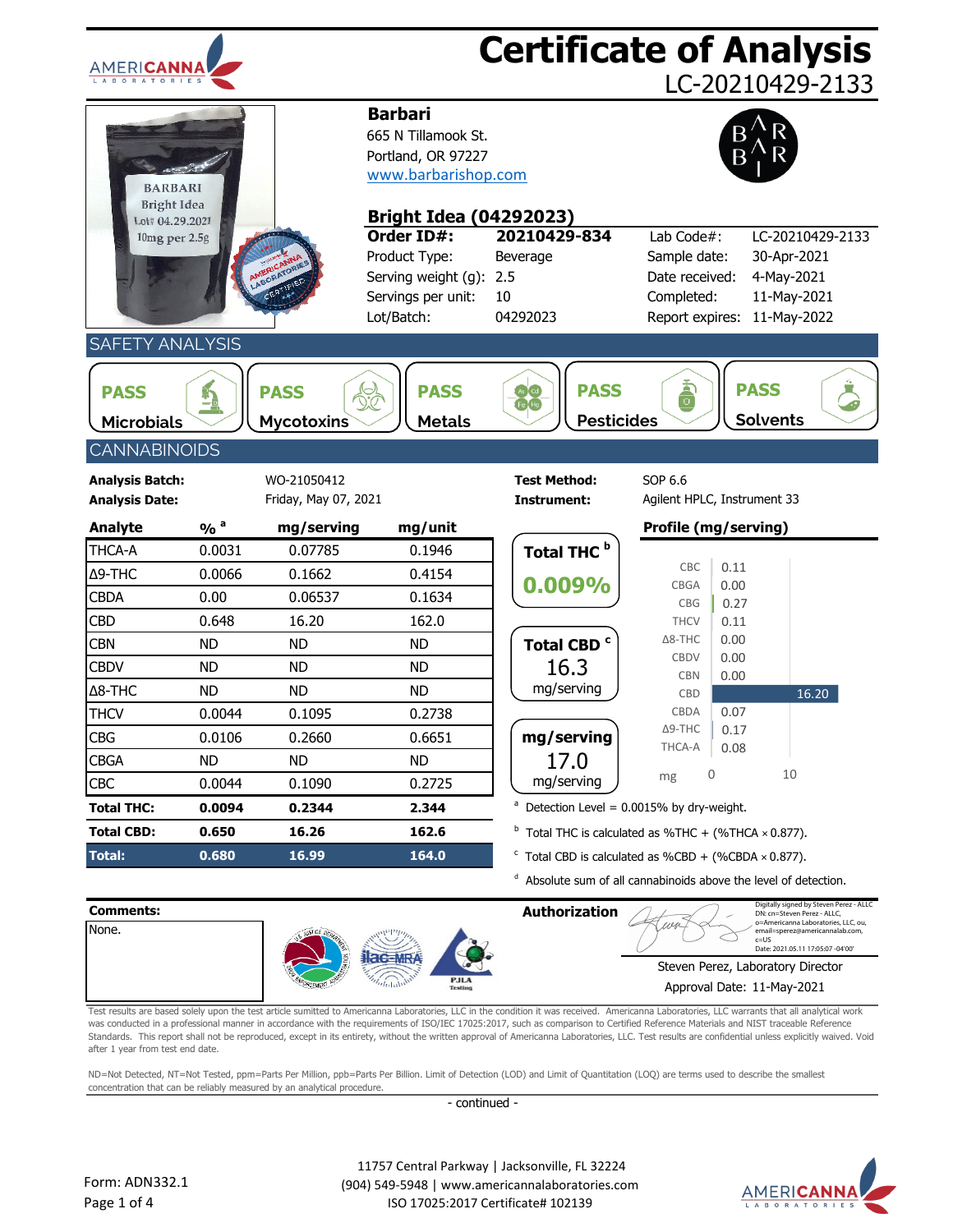

## **Certificate of Analysis**

LC-20210429-2133

| <b>BARBARI</b><br><b>Bright Idea</b> |                                         |
|--------------------------------------|-----------------------------------------|
| Lot# 04.29.2021                      |                                         |
| 10mg per 2.5g                        | AMERICANNA<br>LABORATORIES<br>CERTIFIED |

### **Barbari**

665 N Tillamook St. Portland, OR 97227 [www.barbarishop.com](http://www.teatagsandthings.com/)



| Bright Idea<br>Lot# 04.29.2021                                                                                                                                                                                                                                                                                                                                                                                                                                                                                                                                                                                                |                         | <b>Bright Idea (04292023)</b> |                                                 |                                 |                                                                        |
|-------------------------------------------------------------------------------------------------------------------------------------------------------------------------------------------------------------------------------------------------------------------------------------------------------------------------------------------------------------------------------------------------------------------------------------------------------------------------------------------------------------------------------------------------------------------------------------------------------------------------------|-------------------------|-------------------------------|-------------------------------------------------|---------------------------------|------------------------------------------------------------------------|
| 10mg per 2.5g                                                                                                                                                                                                                                                                                                                                                                                                                                                                                                                                                                                                                 |                         | Order ID#:                    | 20210429-834                                    | Lab Code#:                      | LC-20210429-2133                                                       |
|                                                                                                                                                                                                                                                                                                                                                                                                                                                                                                                                                                                                                               |                         | Product Type:                 | Beverage                                        | Sample date:                    | 30-Apr-2021                                                            |
|                                                                                                                                                                                                                                                                                                                                                                                                                                                                                                                                                                                                                               | AMERICATORIES           | Serving weight (g): 2.5       |                                                 | Date received:                  | 4-May-2021                                                             |
|                                                                                                                                                                                                                                                                                                                                                                                                                                                                                                                                                                                                                               |                         | Servings per unit:            | 10                                              | Completed:                      | 11-May-2021                                                            |
|                                                                                                                                                                                                                                                                                                                                                                                                                                                                                                                                                                                                                               |                         | Lot/Batch:                    | 04292023                                        | Report expires:                 | 11-May-2022                                                            |
| MICROBIAL CONTAMINANTS                                                                                                                                                                                                                                                                                                                                                                                                                                                                                                                                                                                                        |                         |                               |                                                 |                                 |                                                                        |
| <b>Analysis Batch:</b>                                                                                                                                                                                                                                                                                                                                                                                                                                                                                                                                                                                                        | WO-21050408             |                               | <b>Test Method:</b>                             | SOP 6.11                        |                                                                        |
| <b>Analysis Date:</b>                                                                                                                                                                                                                                                                                                                                                                                                                                                                                                                                                                                                         | Tuesday, May 11, 2021   |                               | Instrument:                                     | Agilent AriaMX, Instrument 38   |                                                                        |
| <b>TEST</b>                                                                                                                                                                                                                                                                                                                                                                                                                                                                                                                                                                                                                   |                         |                               | <b>RESULT</b>                                   | <b>SPECIFICATION</b>            |                                                                        |
|                                                                                                                                                                                                                                                                                                                                                                                                                                                                                                                                                                                                                               |                         | <b>REPORT</b>                 |                                                 |                                 |                                                                        |
| Shiga toxin-producing E.coli (STEC)                                                                                                                                                                                                                                                                                                                                                                                                                                                                                                                                                                                           |                         | Pass                          | Not present                                     | Not present in 1 g              |                                                                        |
| Salmonella                                                                                                                                                                                                                                                                                                                                                                                                                                                                                                                                                                                                                    |                         | Pass                          | Not present                                     | Not present in 1 g              |                                                                        |
| Listeria                                                                                                                                                                                                                                                                                                                                                                                                                                                                                                                                                                                                                      |                         | Pass                          | Not present                                     | Not present in 1 g              |                                                                        |
| <b>MYCOTOXINS</b>                                                                                                                                                                                                                                                                                                                                                                                                                                                                                                                                                                                                             |                         |                               |                                                 |                                 |                                                                        |
| <b>Analysis Batch:</b>                                                                                                                                                                                                                                                                                                                                                                                                                                                                                                                                                                                                        | WO-21050411             |                               | <b>Test Method:</b>                             | SOP 6.7                         |                                                                        |
| <b>Analysis Date:</b>                                                                                                                                                                                                                                                                                                                                                                                                                                                                                                                                                                                                         | Wednesday, May 05, 2021 |                               | Instrument:                                     | Agilent LC-MS/MS, Instrument 32 |                                                                        |
| <b>ANALYTE</b>                                                                                                                                                                                                                                                                                                                                                                                                                                                                                                                                                                                                                | <b>REPORT</b>           | <b>RESULT</b>                 | <b>ACTION LIMIT</b>                             | <b>LOD</b>                      | <b>UNIT</b>                                                            |
| Aflatoxin, Total                                                                                                                                                                                                                                                                                                                                                                                                                                                                                                                                                                                                              | Pass                    | <b>ND</b>                     | 0.020                                           | 0.005                           | $\mu$ g/g                                                              |
| Ochratoxin A                                                                                                                                                                                                                                                                                                                                                                                                                                                                                                                                                                                                                  | Pass                    | <b>ND</b>                     | 0.020                                           | 0.005                           | $\mu$ g/g                                                              |
| * Total Aflatoxin includes B1, B2, G1 and G2.                                                                                                                                                                                                                                                                                                                                                                                                                                                                                                                                                                                 |                         |                               |                                                 |                                 |                                                                        |
| <b>HEAVY METALS</b>                                                                                                                                                                                                                                                                                                                                                                                                                                                                                                                                                                                                           |                         |                               |                                                 |                                 |                                                                        |
| <b>Analysis Batch:</b>                                                                                                                                                                                                                                                                                                                                                                                                                                                                                                                                                                                                        | WO-21050410             |                               | <b>Test Method:</b>                             | SOP 6.10                        |                                                                        |
| <b>Analysis Date:</b>                                                                                                                                                                                                                                                                                                                                                                                                                                                                                                                                                                                                         | Friday, May 07, 2021    |                               | Instrument:                                     | Agilent ICP/MS, Instrument 37   |                                                                        |
| <b>ELEMENT</b>                                                                                                                                                                                                                                                                                                                                                                                                                                                                                                                                                                                                                | <b>REPORT</b>           | <b>RESULT</b>                 | <b>ACTION LIMIT</b>                             | <b>LOD</b>                      | <b>UNIT</b>                                                            |
| Lead                                                                                                                                                                                                                                                                                                                                                                                                                                                                                                                                                                                                                          | Pass                    | 0.149                         | 0.50                                            | 0.050                           | $\mu$ g/g                                                              |
| Arsenic                                                                                                                                                                                                                                                                                                                                                                                                                                                                                                                                                                                                                       | Pass                    | <b>ND</b>                     | 1.5                                             | 0.050                           | $\mu$ g/g                                                              |
| Mercury                                                                                                                                                                                                                                                                                                                                                                                                                                                                                                                                                                                                                       | Pass                    | 0.012                         | 3.0                                             | 0.005                           | $\mu$ g/g                                                              |
| Cadmium                                                                                                                                                                                                                                                                                                                                                                                                                                                                                                                                                                                                                       | Pass                    | <b>ND</b>                     | 0.50                                            | 0.050                           | $\mu$ g/g                                                              |
| <b>Comments:</b>                                                                                                                                                                                                                                                                                                                                                                                                                                                                                                                                                                                                              |                         |                               | <b>Authorization</b>                            |                                 | Digitally signed by Steven Perez - ALLC<br>DN: cn=Steven Perez - ALLC, |
| None.                                                                                                                                                                                                                                                                                                                                                                                                                                                                                                                                                                                                                         |                         |                               |                                                 | 1184                            | o=Americanna Laboratories, LLC, ou,<br>email=sperez@americannalab.com, |
|                                                                                                                                                                                                                                                                                                                                                                                                                                                                                                                                                                                                                               |                         |                               |                                                 |                                 | $c = US$<br>Date: 2021<br>05.11.17:05:24 -04'00                        |
|                                                                                                                                                                                                                                                                                                                                                                                                                                                                                                                                                                                                                               |                         | ac=MRA                        |                                                 |                                 | Steven Perez, Laboratory Director                                      |
|                                                                                                                                                                                                                                                                                                                                                                                                                                                                                                                                                                                                                               |                         |                               |                                                 | Approval Date: 11-May-2021      |                                                                        |
| Test results are based solely upon the test article sumitted to Americanna Laboratories, LLC in the condition it was received. Americanna Laboratories, LLC warrants that all analytical work<br>was conducted in a professional manner in accordance with the requirements of ISO/IEC 17025:2017, such as comparison to Certified Reference Materials and NIST traceable Reference<br>Standards. This report shall not be reproduced, except in its entirety, without the written approval of Americanna Laboratories, LLC. Test results are confidential unless explicitly waived. Void<br>after 1 year from test end date. |                         |                               |                                                 |                                 |                                                                        |
| NA=Not Available or Applicable, ND=Not Detected, NT=Not Tested, ppm=Parts Per Million, ppb=Parts Per Billion. Limit of Detection (LOD) and Limit of Quantitation (LOQ) are terms used to<br>describe the smallest concentration that can be reliably measured by an analytical procedure.                                                                                                                                                                                                                                                                                                                                     |                         |                               |                                                 |                                 |                                                                        |
|                                                                                                                                                                                                                                                                                                                                                                                                                                                                                                                                                                                                                               |                         | - continued -                 |                                                 |                                 |                                                                        |
|                                                                                                                                                                                                                                                                                                                                                                                                                                                                                                                                                                                                                               |                         |                               |                                                 |                                 |                                                                        |
|                                                                                                                                                                                                                                                                                                                                                                                                                                                                                                                                                                                                                               |                         |                               | 11757 Central Parkway   Jacksonville, FL 32224  |                                 |                                                                        |
| Form: ADN332.1                                                                                                                                                                                                                                                                                                                                                                                                                                                                                                                                                                                                                |                         |                               | (904) 549-5948   www.americannalaboratories.com |                                 | AMERI <b>CA</b>                                                        |
| Page 2 of 4                                                                                                                                                                                                                                                                                                                                                                                                                                                                                                                                                                                                                   |                         |                               | ISO 17025:2017 Certificate# 102139              |                                 | <b>LABORATOR</b>                                                       |

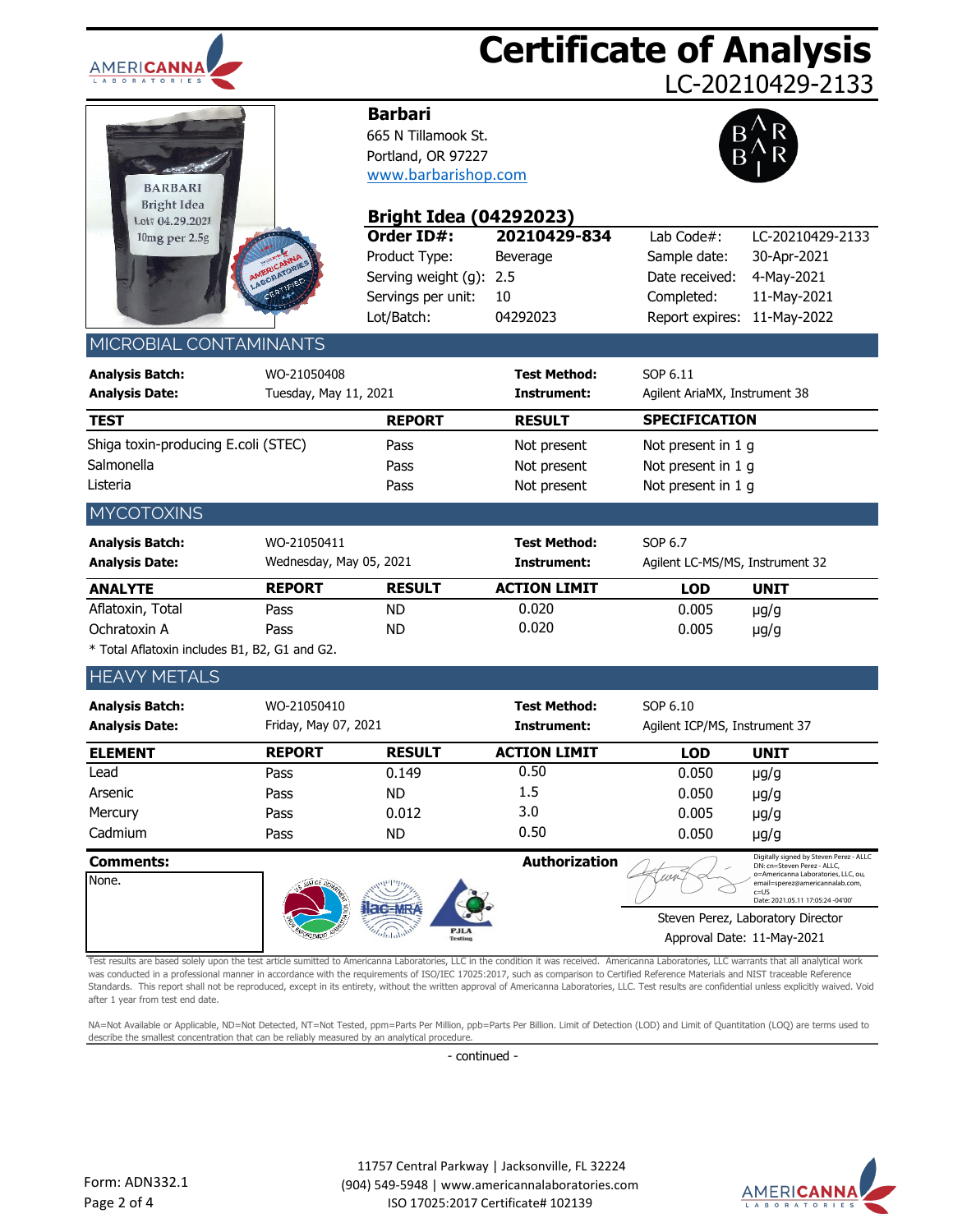

# **Certificate of Analysis**

LC-20210429-2133



#### **Barbari**

665 N Tillamook St. Portland, OR 97227 [www.barbarishop.com](http://www.teatagsandthings.com/)



## **Bright Idea (04292023)**

| Order ID#:              | 20210429-834 | Lab Code $#$ :              | LC-20210429-2133 |
|-------------------------|--------------|-----------------------------|------------------|
| Product Type:           | Beverage     | Sample date:                | 30-Apr-2021      |
| Serving weight (g): 2.5 |              | Date received:              | 4-Mav-2021       |
| Servings per unit:      | -10          | Completed:                  | 11-May-2021      |
| Lot/Batch:              | 04292023     | Report expires: 11-May-2022 |                  |

#### **DECTICIDES**

| LUINDLU                |                     |                                               |                     |                     |                                               |
|------------------------|---------------------|-----------------------------------------------|---------------------|---------------------|-----------------------------------------------|
| <b>Analyte</b>         | <b>Action Level</b> | Result (µg/g)                                 | <b>Analyte</b>      | <b>Action Level</b> | Result (µg/g)                                 |
| Abamectin              | 0.30                | Pass<br>ND.<br>$\overline{\phantom{a}}$       | Hexythiazox         | 2.00                | $\overline{\text{ND}}$ - Pass                 |
| Acephate               | 3.00                | Pass<br><b>ND</b><br>$\blacksquare$           | Imazalil            | 0.10                | <b>ND</b><br>Pass<br>$\overline{\phantom{a}}$ |
| Acequinocyl            | 2.00                | Pass<br>ND.<br>$\blacksquare$                 | Imidacloprid        | 1.00                | <b>ND</b><br>Pass                             |
| Acetamiprid            | 3.00                | <b>ND</b><br>Pass<br>$\sim$                   | Kresoxim methyl     | 1.00                | <b>ND</b><br>Pass<br>$\blacksquare$           |
| Aldicarb               | 0.10                | <b>ND</b><br>Pass<br>$\overline{\phantom{a}}$ | Malathion           | 3.00                | <b>ND</b><br>Pass<br>$\blacksquare$           |
| Azoxystrobin           | 3.00                | Pass<br><b>ND</b><br>$\overline{\phantom{a}}$ | Metalaxyl           | 0.10                | Pass<br><b>ND</b><br>$\overline{\phantom{a}}$ |
| <b>Bifenazate</b>      | 3.00                | <b>ND</b><br>Pass<br>$\overline{\phantom{a}}$ | Methiocarb          | 0.10                | <b>ND</b><br>Pass<br>$\overline{\phantom{a}}$ |
| Carbaryl               | 0.50                | <b>ND</b><br>Pass<br>$\blacksquare$           | Methomyl            | 0.10                | <b>ND</b><br>Pass<br>$\overline{\phantom{a}}$ |
| Carbofuran             | 0.10                | Pass<br>ND.<br>$\blacksquare$                 | Mevinphos (I/II)    | 0.10                | <b>ND</b><br>Pass<br>$\overline{\phantom{a}}$ |
| Chlorantraniliprole    | 3.00                | <b>ND</b><br>Pass                             | Myclobutanil        | 3.00                | Pass<br><b>ND</b>                             |
| Chlorfenapyr           | 0.05                | <b>ND</b><br>Pass<br>$\blacksquare$           | Naled               | 0.50                | Pass<br><b>ND</b><br>$\overline{\phantom{a}}$ |
| Chlorpyrifos           | 0.10                | <b>ND</b><br>Pass<br>$\overline{\phantom{a}}$ | Oxamyl              | 1.50                | <b>ND</b><br>Pass<br>$\overline{\phantom{a}}$ |
| Coumaphos              | 0.10                | ND<br>Pass<br>$\overline{\phantom{a}}$        | Phosmet             | 0.20                | ND<br>Pass<br>$\overline{\phantom{a}}$        |
| Cypermethrin           | 1.00                | <b>ND</b><br>Pass<br>$\overline{\phantom{a}}$ | Piperonyl butoxide  | 3.00                | <b>ND</b><br>Pass<br>$\overline{\phantom{a}}$ |
| Daminozide             | 0.10                | <b>ND</b><br>Pass<br>$\overline{\phantom{a}}$ | Prallethrin         | 0.40                | <b>ND</b><br>Pass                             |
| Diazinon               | 0.20                | <b>ND</b><br>Pass<br>$\overline{\phantom{a}}$ | Propiconazole       | 1.00                | Pass<br><b>ND</b><br>$\blacksquare$           |
| <b>Dichlorvos</b>      | 0.10                | <b>ND</b><br>Pass<br>$\overline{\phantom{a}}$ | Propoxur            | 2.10                | <b>ND</b><br>Pass<br>$\overline{\phantom{a}}$ |
| Dimethoate             | 0.10                | Pass<br><b>ND</b><br>$\blacksquare$           | Pvrethrins          | 1.00                | <b>ND</b><br>Pass<br>$\overline{\phantom{a}}$ |
| Dimethomorph (I/II)    | 3.00                | <b>ND</b><br>Pass<br>$\overline{\phantom{a}}$ | Pyridaben           | 3.00                | <b>ND</b><br>Pass<br>$\blacksquare$           |
| Ethoprophos            | 0.10                | Pass<br>ND<br>$\overline{\phantom{a}}$        | Spinetoram (J/L)    | 3.00                | ND<br>Pass<br>$\blacksquare$                  |
| Etofenprox             | 0.10                | Pass<br>ND.<br>$\blacksquare$                 | Spinosad $A + D$    | 3.00                | Pass<br><b>ND</b>                             |
| Etoxazole              | 1.50                | <b>ND</b><br>Pass<br>$\overline{\phantom{a}}$ | Spiromesifen        | 3.00                | $\overline{ND}$<br>Pass<br>$\blacksquare$     |
| Fenhexamid             | 3.00                | Pass<br><b>ND</b><br>$\overline{\phantom{a}}$ | Spirotetramat       | 3.00                | <b>ND</b><br>Pass<br>$\blacksquare$           |
| Fenoxycarb             | 0.10                | <b>ND</b><br>Pass<br>$\overline{\phantom{a}}$ | Spiroxamine (I/II)  | 0.10                | <b>ND</b><br>Pass<br>$\overline{\phantom{a}}$ |
| Fenpyroximate          | 2.00                | <b>ND</b><br>Pass<br>$\blacksquare$           | Tebuconazole        | 1.00                | <b>ND</b><br>Pass<br>$\overline{\phantom{a}}$ |
| Fipronil               | 0.10                | Pass<br><b>ND</b><br>$\overline{\phantom{a}}$ | Thiacloprid         | 0.10                | Pass<br><b>ND</b>                             |
| Flonicamid             | 2.00                | Pass<br><b>ND</b><br>$\overline{\phantom{a}}$ | Thiamethoxam        | 1.00                | <b>ND</b><br>Pass<br>$\blacksquare$           |
| Fludioxonil            | 3.00                | <b>ND</b><br>Pass<br>$\blacksquare$           | Trifloxystrobin     | 3.00                | <b>ND</b><br>Pass<br>$\overline{\phantom{a}}$ |
| <b>Analysis Batch:</b> | WO-21050411         |                                               | <b>Test Method:</b> | SOP 6.7             |                                               |

Wednesday, May 05, 2021

**Analysis Date: Instrument:** Agilent LC-MS/MS, Instrument 32

| Comments:                                                                                                                                                                                                                                                                                                                                                                                                                                                                                                                                                                                                                     |                |                        | Authorization                                   | Digitally signed by Steven Perez - ALLC<br>DN: cn=Steven Perez - ALLC.                                           |
|-------------------------------------------------------------------------------------------------------------------------------------------------------------------------------------------------------------------------------------------------------------------------------------------------------------------------------------------------------------------------------------------------------------------------------------------------------------------------------------------------------------------------------------------------------------------------------------------------------------------------------|----------------|------------------------|-------------------------------------------------|------------------------------------------------------------------------------------------------------------------|
| None.                                                                                                                                                                                                                                                                                                                                                                                                                                                                                                                                                                                                                         |                |                        |                                                 | o=Americanna Laboratories, LLC, ou,<br>email=sperez@americannalab.com, c=US<br>Date: 2021.05.11 17:05:38 -04'00' |
|                                                                                                                                                                                                                                                                                                                                                                                                                                                                                                                                                                                                                               | <b>Hac-MRA</b> |                        |                                                 | Steven Perez, Laboratory Director                                                                                |
|                                                                                                                                                                                                                                                                                                                                                                                                                                                                                                                                                                                                                               |                | <b>PJLA</b><br>Testing |                                                 | Approval Date: 11-May-2021                                                                                       |
| Test results are based solely upon the test article sumitted to Americanna Laboratories, LLC in the condition it was received. Americanna Laboratories, LLC warrants that all analytical work<br>was conducted in a professional manner in accordance with the requirements of ISO/IEC 17025:2017, such as comparison to Certified Reference Materials and NIST traceable Reference<br>Standards. This report shall not be reproduced, except in its entirety, without the written approval of Americanna Laboratories, LLC. Test results are confidential unless explicitly waived. Void<br>after 1 year from test end date. |                |                        |                                                 |                                                                                                                  |
| NA=Not Available or Applicable, ND=Not Detected, NT=Not Tested, ppm=Parts Per Million, ppb=Parts Per Billion. Limit of Detection (LOD) and Limit of Quantitation (LOQ) are terms used to<br>describe the smallest concentration that can be reliably measured by an analytical procedure.                                                                                                                                                                                                                                                                                                                                     |                |                        |                                                 |                                                                                                                  |
|                                                                                                                                                                                                                                                                                                                                                                                                                                                                                                                                                                                                                               |                | - continued -          |                                                 |                                                                                                                  |
|                                                                                                                                                                                                                                                                                                                                                                                                                                                                                                                                                                                                                               |                |                        |                                                 |                                                                                                                  |
|                                                                                                                                                                                                                                                                                                                                                                                                                                                                                                                                                                                                                               |                |                        |                                                 |                                                                                                                  |
|                                                                                                                                                                                                                                                                                                                                                                                                                                                                                                                                                                                                                               |                |                        | 11757 Central Parkway   Jacksonville, FL 32224  |                                                                                                                  |
| Form: ADN332.1                                                                                                                                                                                                                                                                                                                                                                                                                                                                                                                                                                                                                |                |                        | (904) 549-5948   www.americannalaboratories.com |                                                                                                                  |
| Page 3 of 4                                                                                                                                                                                                                                                                                                                                                                                                                                                                                                                                                                                                                   |                |                        | ISO 17025:2017 Certificate# 102139              | L A B O R A T O                                                                                                  |